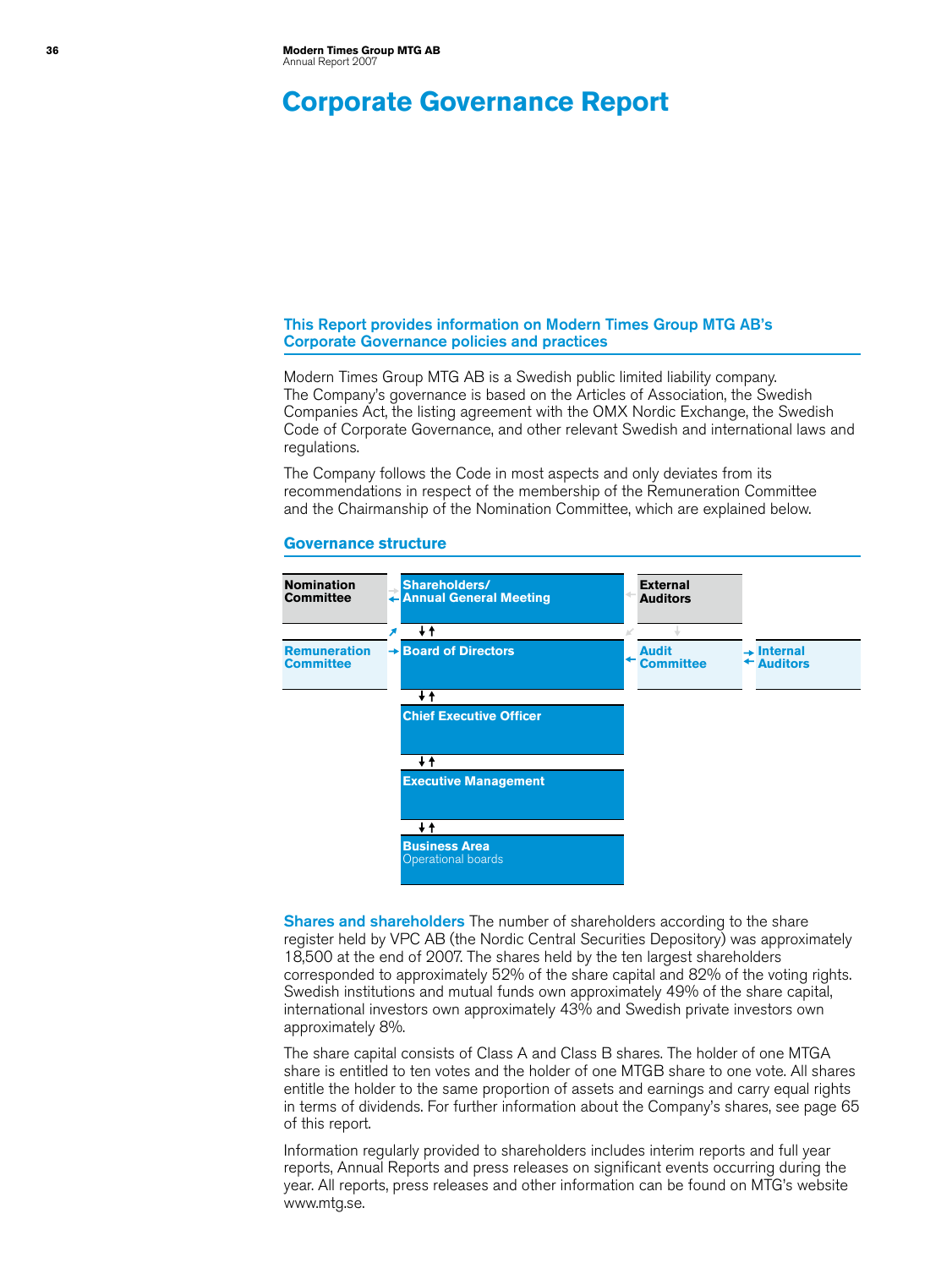Annual General Meeting The Annual General Meeting is the highest decision-making body in a limited liability company and it is at the Annual General Meeting where all shareholders can exercise their right to decide on issues affecting the Company and its operations.

The authority and work of the Annual General Meeting are primarily based on the Companies Act and the Code as well as on the Articles of Association adopted by the Annual General Meeting.

The Annual General Meeting of shareholders shall be held within six months of the end of the financial year. At the Annual General Meeting, resolutions shall be passed with respect to the adoption of the income statement and balance sheet as well as the consolidated income statement and balance sheet, the disposition of the Company's earnings according to the adopted balance sheet, the discharge of liability for the Board of Directors and the Chief Executive Officer, appointment of the Board of Directors and their Chairman and the Company's auditors, and certain other matters provided for by law and the Articles of Association.

Shareholders wishing to have matters considered at the Annual General Meeting should submit their proposals in writing to the Company Secretary at least seven weeks before the Annual General Meeting in order to guarantee that their proposals may be included in the notice to the Meeting. Details on how and when to notify MTG can be found on [www.mtg.se.](http://www.mtg.se)

Shareholders who wish to participate in the Annual General Meeting must be duly registered as such with VPC AB (the Nordic Central Securities Depository). The shareholders may then attend and vote at the meeting in person or by proxy. A shareholder wishing to attend the Annual General Meeting must notify MTG of his or her intention to attend. The manner in which to notify MTG can be found in the notice convening the Annual General Meeting.

Those shareholders who cannot attend the Annual General Meeting in person and wish to be represented by a proxy, must authorise the proxy by issuing a power of attorney. If such power of attorney is issued by a legal entity, an attested copy of the certificate of registration must be attached. The power of attorney and certificate of registration may not be issued more than one year before the date of the Annual General Meeting. The original power of attorney and the certificate of registration, where applicable, are to be sent to Modern Times Group MTG AB, Annual General Meeting, P.O. Box 2094, SE-103 13 Stockholm, Sweden, well in advance of the Meeting. The form to use for a power of attorney can be found on Modern Times Group MTG AB's website [www.mtg.se.](http://www.mtg.se)

The Annual General Meeting for the 2007 financial year will be held on 14 May 2008 in Stockholm.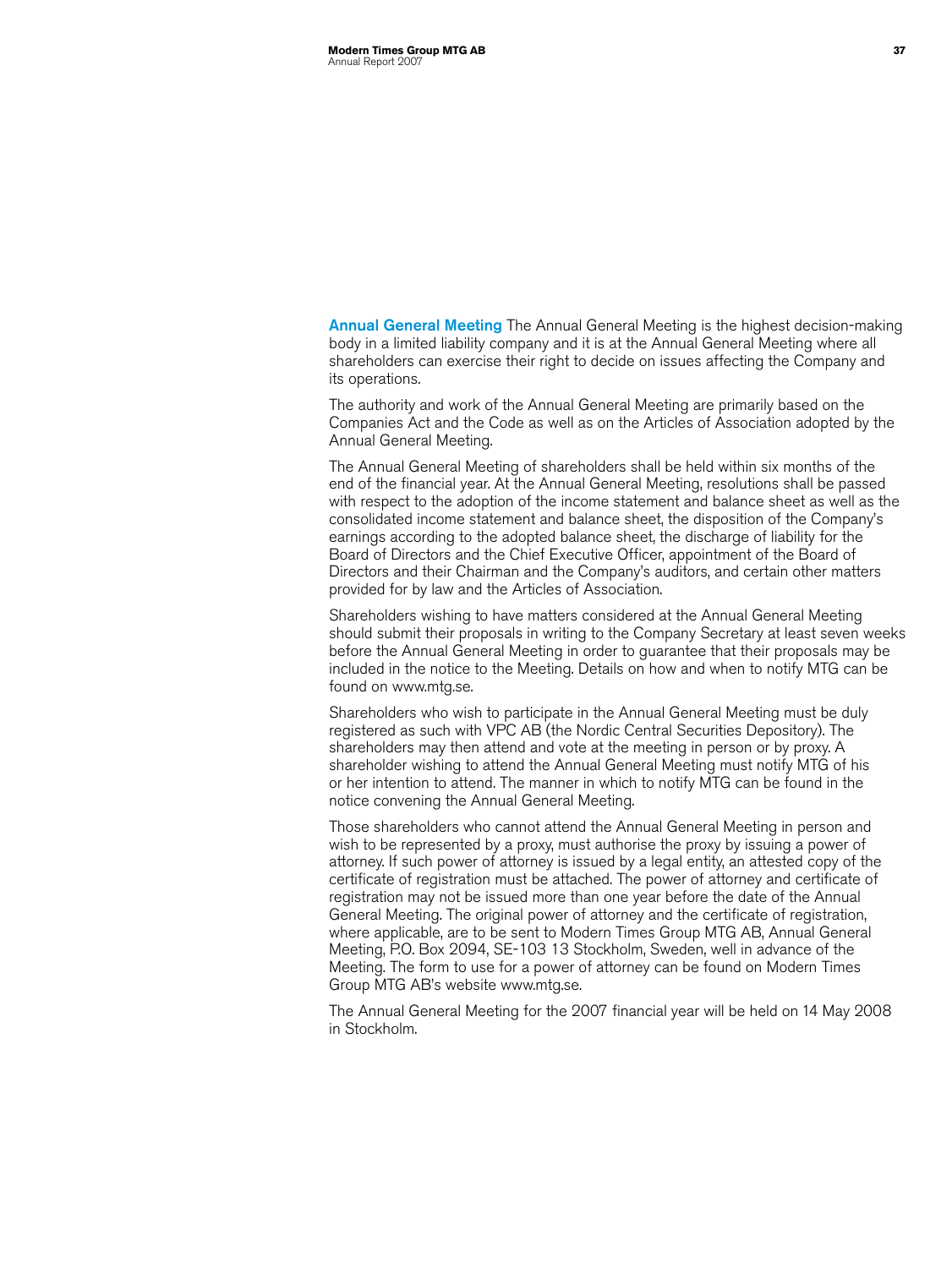# Corporate Governance Report continued

### **Nomination Procedure**

The Nomination Committee The Nomination Committee's tasks include:

- To evaluate the Board of Directors' work and composition
- To submit proposals to the Annual General Meeting regarding the election of Board Directors and the Chairman of the Board
- To prepare proposals regarding the election of Auditors in cooperation with the Audit Committee (when appropriate)
- To prepare proposals regarding the fees to be paid to Board Directors and to the Company's Auditors
- To prepare proposals for the Chairman of the Annual General Meeting
- • To prepare proposals for the administration and order of appointment of the Nomination Committee for the Annual General Meeting.

Following a resolution of the Annual General Meeting of Modern Times Group MTG AB in May 2007, a Nomination Committee was established, consisting of major shareholders in Modern Times Group MTG AB with Cristina Stenbeck as convener. The committee comprises Cristina Stenbeck on behalf of Investment AB Kinnevik and Emesco AB as Chairman, Jan Andersson on behalf of Swedbank Robur and Björn Lind on behalf of SEB Asset Management and SEB Trygg Liv. Together, the members of the Nomination Committee represent more than 50% of the voting rights in Modern Times Group MTG AB. The members of the Nomination Committee do not receive any remuneration for their work.

The Nomination Committee will submit a proposal for the composition of the Board of Directors and Chairman of the Board to be presented to the 2008 Annual General Meeting for approval. Shareholders wishing to propose candidates for election to the Modern Times Group MTG AB Board of Directors should submit their proposals in writing.

The composition of the Nomination Committee is a deviation from the Code of Corporate Governance, which recommends that the chairman of the Nomination Committee should not be a member of the Board of Directors. The Nomination Committee however considers it to be in the best interests of the Company to elect Cristina Stenbeck as Chairman due to her representation of a substantial combined shareholding in Modern Times Group MTG AB.

The Board of Directors as at 31 December 2007 The Board of Directors of Modern Times Group MTG AB comprises eight non-executive Directors. The members of the Board of Directors are David Chance, Asger Aamund, Mia Brunell Livfors, Nick Humby, Lars-Johan Jarnheimer, David Marcus, Cristina Stenbeck and Pelle Törnberg. The Board of Directors and its Chairman, David Chance, were re-elected at the Company's Annual General Meeting of Shareholders on 9 May 2007, with the exception of Mia Brunell Livfors who was elected for the first time at the 2007 Annual General Meeting replacing Vigo Carlund who resigned. David Chance was re-elected Chairman of the Board of Directors.

Biographical information on each Board member is provided on pages 32–33 of this report.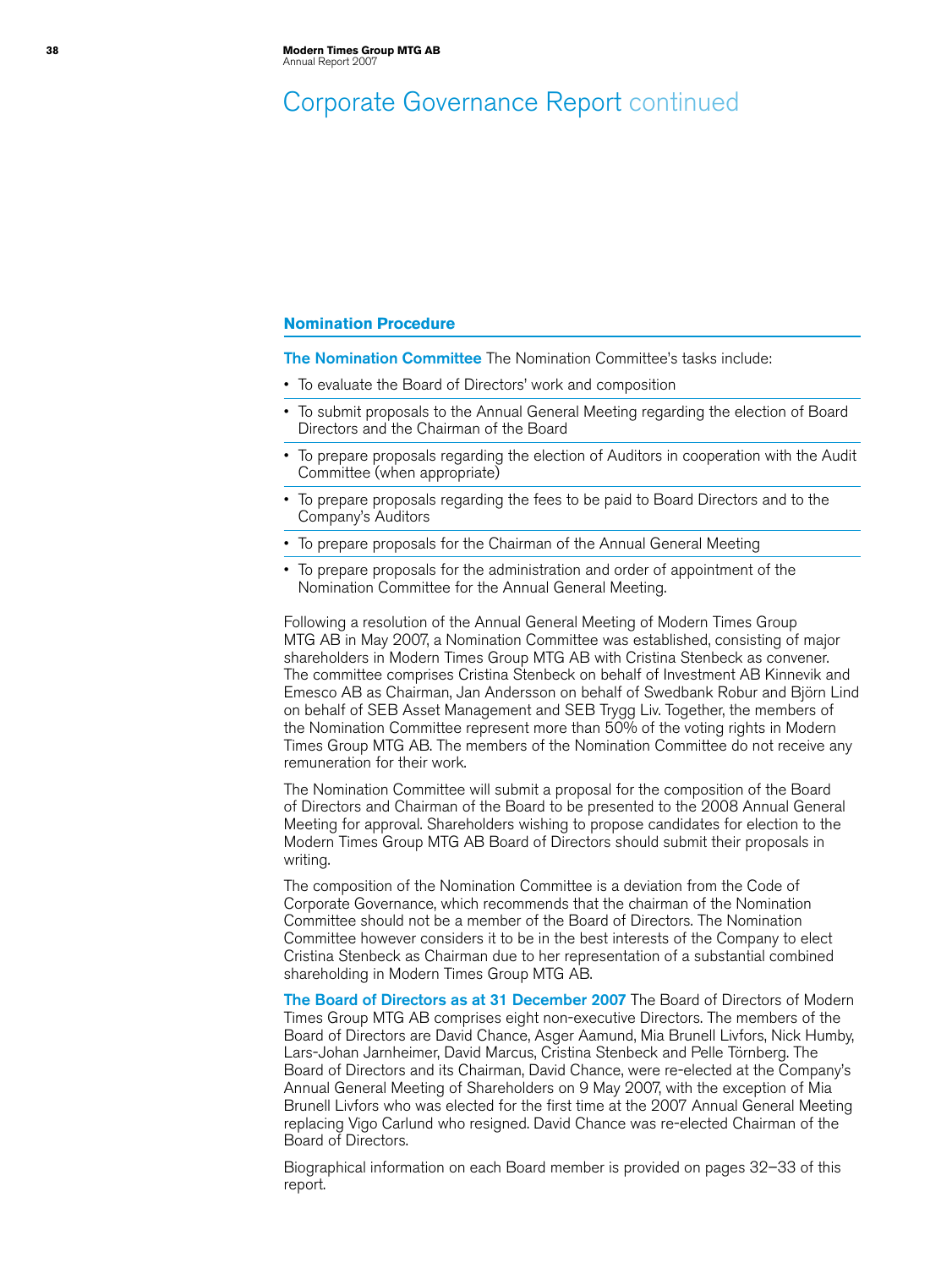Responsibilities and duties of the Board of Directors The Board of Directors is constituted to provide effective support for, and control of, the activities of the Executive Management of the Company. The Board has adopted working procedures for its internal activities which include rules pertaining to the number of Board meetings to be held, the matters to be handled at such regular Board meetings, and the duties of the Chairman. The work of the Board is also governed by rules and regulations which include the Companies Act, the Articles of Association, and the Code.

In order to carry out its work more effectively, the Board has appointed a Remuneration Committee and an Audit Committee with special tasks. These committees handle business within their respective areas and present recommendations and reports on which the Board may base its decisions and actions. However, all members of the Board have the same responsibility for decisions made and actions taken, irrespective of whether issues have been reviewed by such committees or not.

The Board has also adopted procedures for instructions and mandates to the Chief Executive Officer. These procedures require that investments in non-current assets of more than SEK 500,000 have to be approved by the Board. The Board also has to approve large-scale programming investments and other significant transactions including acquisitions and closures or disposals of businesses. In addition, the Board has also issued written instructions specifying when and how information, which is required in order to enable the Board to evaluate the Group and its subsidiaries' financial positions, should be reported.

|                                             |                 |             |                   |                |                                   | Independent in<br>relation to         |                                         |                                  |
|---------------------------------------------|-----------------|-------------|-------------------|----------------|-----------------------------------|---------------------------------------|-----------------------------------------|----------------------------------|
| <b>Name</b>                                 | <b>Position</b> | <b>Born</b> | <b>Citizen of</b> | <b>Elected</b> | <b>Major</b><br>share-<br>holders | Company<br>and its<br>manage-<br>ment | <b>Remuneration</b><br><b>Committee</b> | <b>Audit</b><br><b>Committee</b> |
| David Chance                                | Chairman        | 1957        | <b>USA</b>        | 1998           | Yes                               | Yes                                   | Member                                  |                                  |
| Asger Aamund                                | Member          | 1940        | Denmark           | 2000           | Yes                               | Yes                                   | Chairman                                | Member                           |
| Mia Brunell Livfors<br>(elected 9 May 2007) | Member          | 1965        | Sweden            | 2007           | No.                               | No                                    | Member                                  |                                  |
| Vigo Carlund<br>(resigned 9 May 2007)       | Resigned        | 1946        | Sweden            | 2005           | No                                | Yes                                   |                                         |                                  |
| Nick Humby                                  | Member          | 1957        | UK                | 2004           | Yes                               | Yes                                   |                                         | Chairman                         |
| Lars-Johan Jarnheimer                       | Member          | 1960        | Sweden            | 1997           | No                                | Yes                                   |                                         |                                  |
| David Marcus                                | Member          | 1965        | <b>USA</b>        | 2004           | Yes                               | Yes                                   | Member                                  | Member                           |
| Cristina Stenbeck                           | Member          | 1977        | <b>USA</b>        | 2003           | No                                | No                                    |                                         |                                  |
| Pelle Törnberg                              | Member          | 1956        | Sweden            | 2000           | Yes                               | Yes                                   |                                         |                                  |

# Board of Directors following the Annual General Meeting, 9 May 2007

## **Board working procedures**

Remuneration Committee The Remuneration Committee comprises Asger Aamund as Chairman and David Chance, David Marcus and Mia Brunell Livfors. The Board of Directors commissions the work of the Remuneration Committee. The responsibilities of the Remuneration Committee include issues related to salaries, pension plans, bonus programmes and the employment terms for the Chief Executive Officer and Executive Management within MTG. The Committee also advises the Board on long-term incentive schemes.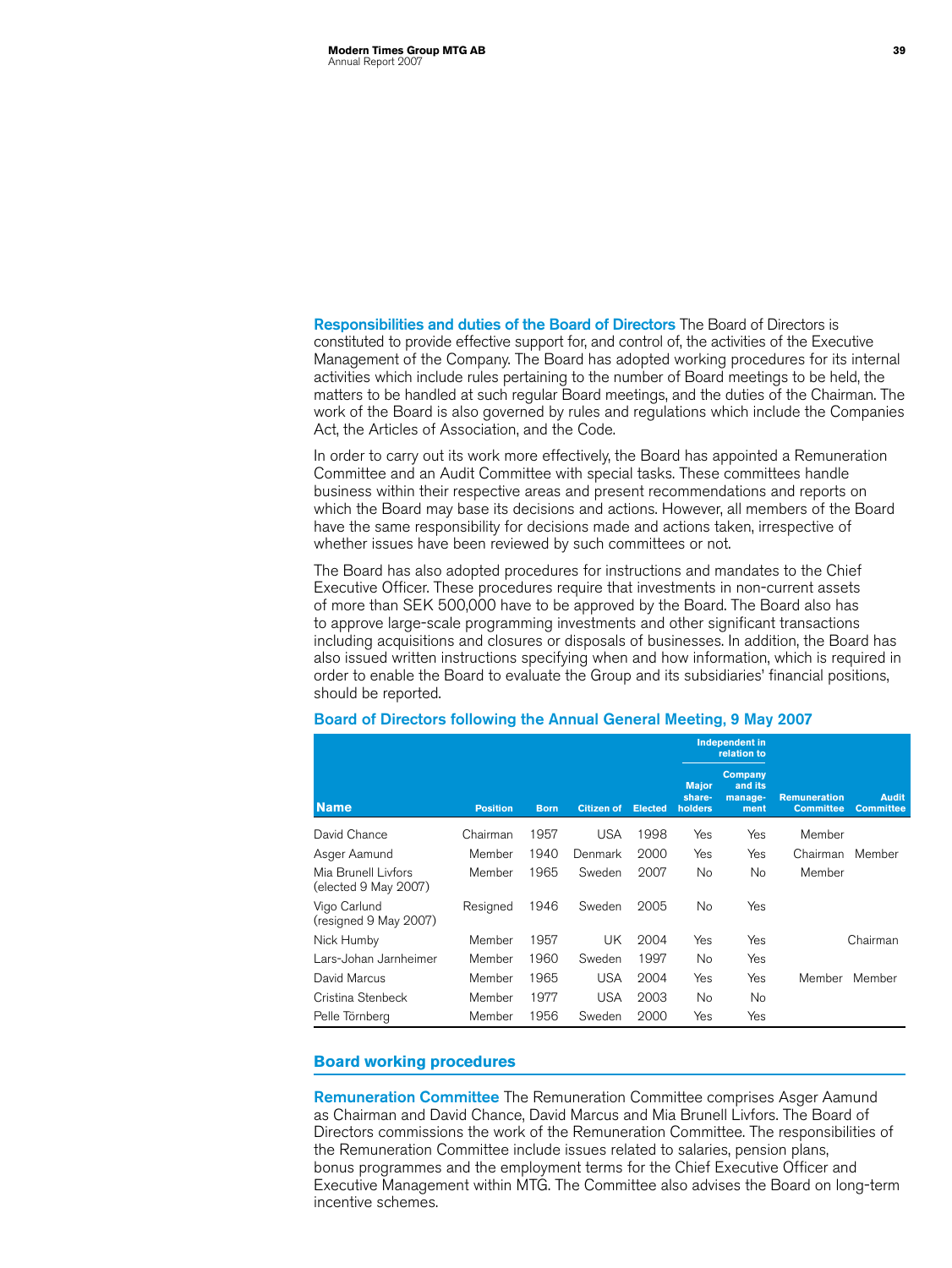# Corporate Governance Report continued

Mia Brunell Livfors' seat on the Remuneration Committee is not in compliance with the Code, which requires that only Directors who are independent of the Company and its Executive Management should sit on the Remuneration Committee. The Directors however consider that it is in the best interests of the Group that an exception to the Code be made in this respect, provided that the majority of the Remuneration Committee members are independent, due to her valuable knowledge and experience. Mia Brunell Livfors replaced Cristina Stenbeck during 2007.

Audit Committee The Audit Committee comprises Nick Humby as Chairman, David Marcus and Asger Aamund. The Board of Directors commissions the work of the Audit Committee. The Audit Committee's responsibility is to maintain the working relationship with the Company's auditors, to keep themselves informed about the work of the external auditors, as well as to review the Group's financial reporting procedures. The Audit Committee focuses on ensuring quality and accuracy in financial reporting, changes in accounting policies when applicable, the internal controls, risk assessment, the qualification and independence of the auditors, adherence to prevailing rules and regulations and, where applicable, transactions with related parties.

Remuneration to Board members The remuneration of the Board members is authorised by the Annual General Meeting. Information on the remuneration of Board members is provided in Note 25 to the Accounts in this Report. Board members do not participate in the Group's share option plans. One Board member has warrants and stock options from previous employment in MTG.

Work of the Board during 2007 The Board reviewed the financial position of Modern Times Group MTG AB and the Group on a regular basis during the year. The Board also regularly dealt with matters involving acquisitions, divestments, the establishment of new operations, and matters related to investments in programming and non-current assets. The Board of Directors also reviewed the Group's strategies and forward development plans, and visited the operations in the Czech Republic.

The Board of Directors had five ordinary meetings and one extraordinary meeting during 2007.

| <b>Board of Directors</b>                | <b>Board</b><br><b>Meetings</b> | <b>Audit</b><br><b>Committee</b> | <b>Remuneration</b><br><b>Committee</b> |
|------------------------------------------|---------------------------------|----------------------------------|-----------------------------------------|
| Number of meetings during the year       | 6                               | 3                                | 4                                       |
| David Chance, Chairman                   | 6                               |                                  | 4                                       |
| Asger Aamund                             | 6                               | З                                | 4                                       |
| Mia Brunell Livfors (elected 9 May 2007) | 4                               |                                  | $\overline{2}$                          |
| Vigo Carlund (resigned 9 May 2007)       | 2                               |                                  |                                         |
| Nick Humby                               | 5                               | З                                |                                         |
| Lars-Johan Jarnheimer                    | 6                               |                                  |                                         |
| David Marcus                             | 6                               | 2                                |                                         |
| Cristina Stenbeck                        | 6                               |                                  | 2                                       |
| Pelle Törnberg                           | 6                               |                                  |                                         |

### Attendance at Board and Committee Meetings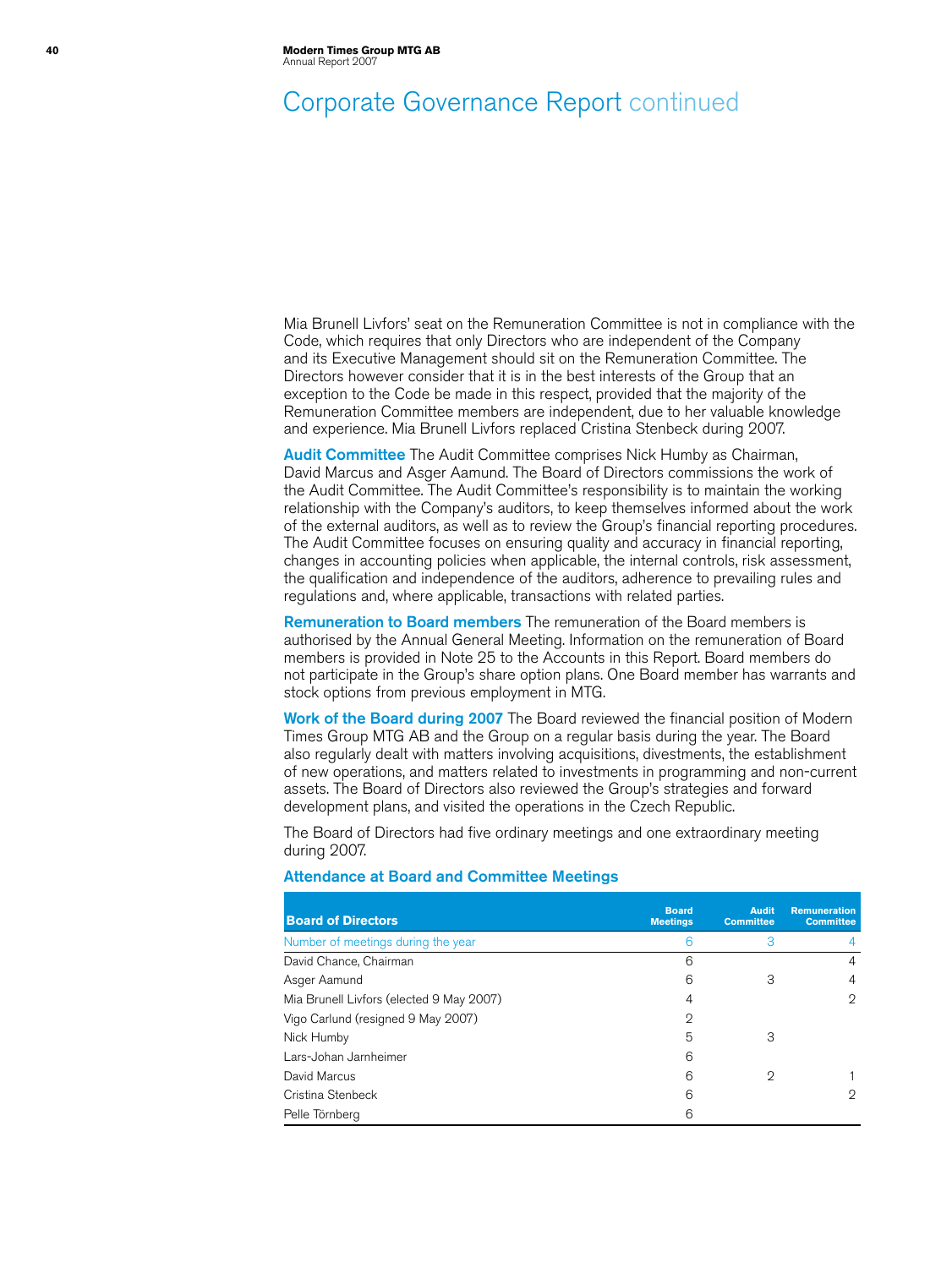## **External auditors**

The Company's auditors are elected by the Annual General Meeting for a period of four years. The two current auditors were elected at the 2006 and 2007 Annual General Meetings respectively. KPMG was last elected as MTG's lead auditor in 2006 and has been external auditor since 1997. Carl Lindgren, authorised public accountant, is responsible for the audit of the Company on behalf of KPMG. The next election of the auditor will be at the 2010 Annual General Meeting. The second auditor is Ernst & Young with authorised public accountant Erik Åström. The next election of the second auditor will be at the 2011 Annual General Meeting. Ernst & Young has served as coauditor since 1997.

The auditors report their findings to the shareholders by means of the auditors' report, which is presented to the Annual General Meeting. In addition, the auditors report detailed findings at each of the ordinary meetings of the Audit Committee and to the full Board once a year.

KPMG provided certain additional and audit-related services for the years 2005, 2006 and 2007. These services comprised advice on the preparation and implementation of internal control testing and reporting procedures, advice on the transition to International Financial Reporting Standards in 2005, and other assignments of a similar kind and closely related to the auditing process. Ernst & Young provided tax counselling services during 2007.

Auditing assignments have involved the examination of the annual reports and financial accounting, the administration by the Board and the CEO, other tasks related to the duties of a company auditor and consultation or other services which may result from observations noted during such examination or the implementation of such other tasks. All other tasks are defined as other assignments.

For more detailed information concerning the auditors' fees, see Note 26 of the notes to the consolidated financial statements on page 122 of this report.

#### **Executive Management**

#### Operational structure



MTG's Executive Management comprises the Chief Executive Officer (CEO), the Chief Financial Officer (CFO), Chief Operating Officer (COO), and other key executives. Biographical information on each executive is provided on pages 28–31 of this report.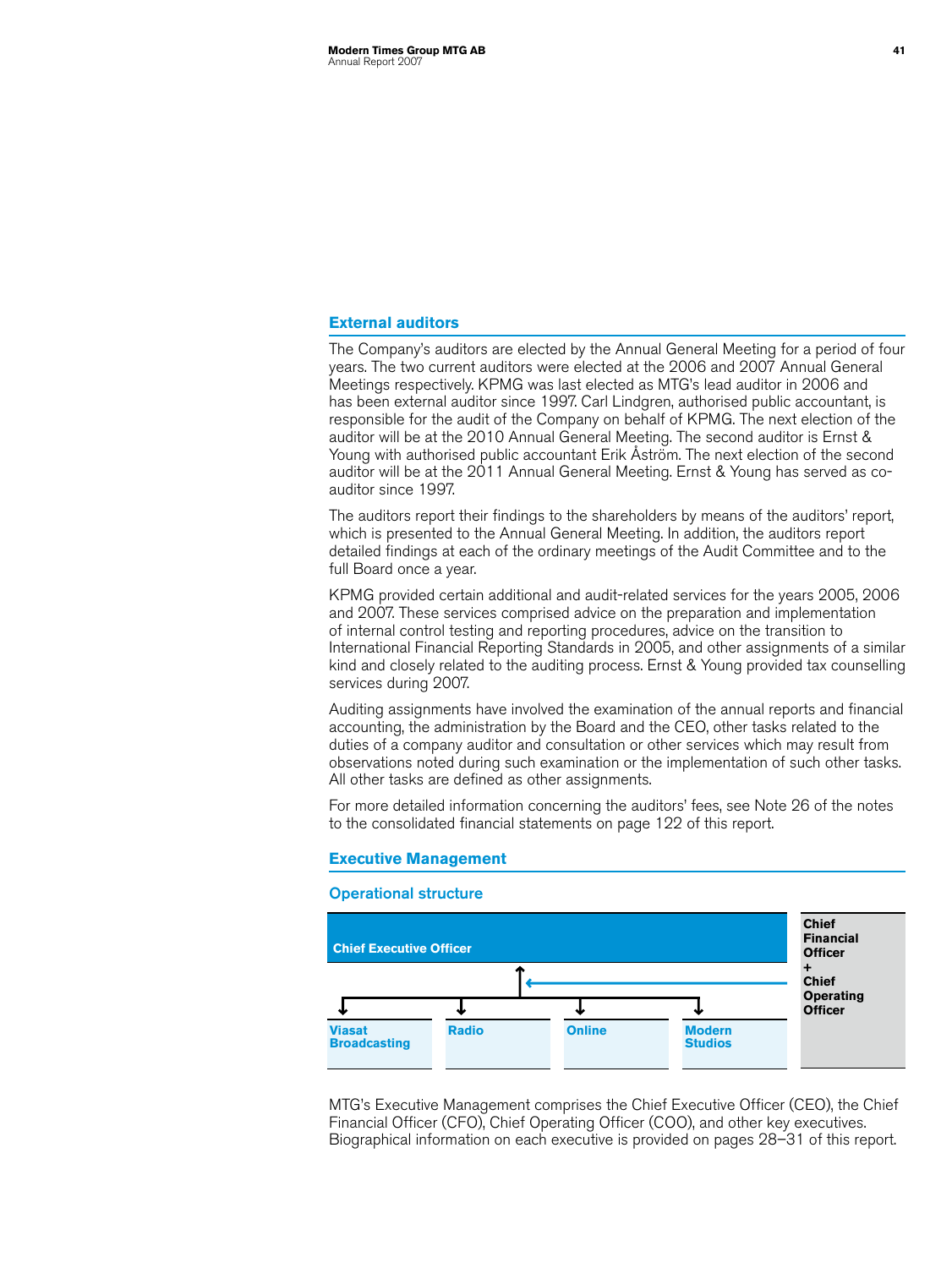# Corporate Governance Report continued

The CEO is responsible for the ongoing management of the Company in accordance with the guidelines and instructions established by the Board.

The CEO and the Executive Management team, supported by the various staff functions, are responsible for the adherence to the Group's overall strategy, financial and business control, financing, capital structure, risk management and acquisitions. Among other tasks, this includes preparation of financial reports and communication with the stock market and other issues. The Company guidelines and policies issued include financial control, communication, brands, business ethics and personnel policies.

There is an operational board for each of the business areas. The Chief Executive Officer chairs the operational board meetings, which are attended by the Executive Management of the relevant business areas and the Chief Financial Officer.

**Executive remuneration** The current guiding principles for executive remuneration and the proposals for 2008 are described in the Directors' Report on pages 62–63.

The remuneration paid to the Group's Executive Management, as well as information about the beneficial ownership of the Company shares and other financial instruments, are set out in Note 25 to the Accounts on pages 117–121 of this report.

**Share option plans** The Group has three outstanding share option programmes, decided upon in 2005, 2006 and 2007. For information about these programmes, see Note 25 to the Accounts of this report and the MTG website at [www.mtg.se.](http://www.mtg.se)

#### **Internal control report**

The processes for internal control, risk assessment, control activities and monitoring regarding the financial reporting are designed to ensure reliable overall financial reporting and external financial statements in accordance with International Financial Reporting Standards, applicable laws and regulations and other requirements for listed companies on the OMX Nordic Exchange. This process involves the Board, Executive Management and personnel.

**Control environment** The Board has specified a set of instructions and working plans regarding the roles and responsibilities of the Chief Executive Officer and the Board committees. The Board also has a number of established basic guidelines, which are important for its work on internal control activities. This includes monitoring performance against plans and prior years. The Audit Committee assists the Board in overseeing various issues such as internal audit and accounting principles applied by the Group.

The responsibility for maintaining an effective control environment and internal control over financial reporting is delegated to the Chief Executive Officer. Other Executive Managers at various levels have respective responsibilities. The Executive Management regularly reports to the Board according to established routines and in addition to the Audit Committee's reports. Defined responsibilities, instructions, guidelines, manuals and policies together with laws and regulations form the control environment. All employees are accountable for compliance with these guidelines.